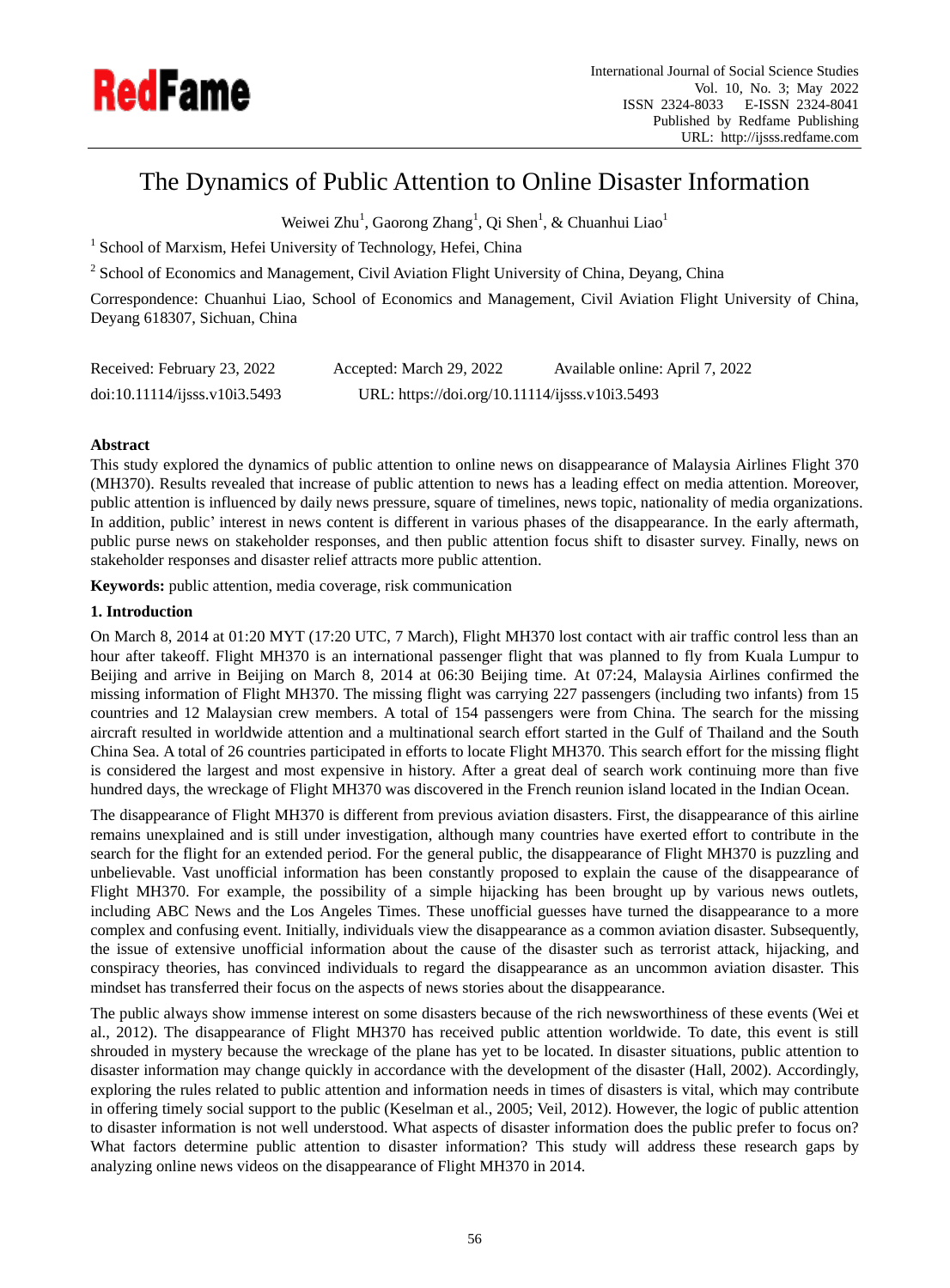The rest of the article is organized as follows. In the following sections, we first conceptually discuss the factors influencing public attention and propose the specific hypotheses. Subsequent section describes the methodology and data collection. Then, the results and discussions of the findings are presented. Finally, the implications of these results for theory and future research, limitations are provided.

## **2. Literature Review**

### *2.1 Public Attention and Media Attention to Disasters*

Public attention is a term that is continuously being used and studied in the academe. However, it remains in the realm of theories without any consistent explanation for it. Public attention remains in the realm of theories without any consistent explanation for it. Any definition of public attention must consider the research area involved because such attention may be seen differently in different areas. The recent and comprehensive discussions on public attention were undertaken by Webster (2011) who defined public attention as "the extent to which multiple individuals (i.e., agents) are exposed to cultural products across space and/or time." In media context, these cultural products are television programs, Web sites, print and network news stories, video clips, audio files, and so on.

Moreover, previous scholars have directed their efforts toward measure public attention. Some scholars measured public attention by conducting surveys among random samples which includes indicators of attention (Cheng and Liu, 2018) or interviews (Henry and Gordon, 2001). With the development of information technology, the Internet provides an expedient way to study public attention (Wei et al., 2009a). Scholars have contributed to develop new tools to measure public attention by using the vast amount of information that the public search, diffuse via channels based on information technology (Cha and Stow, 2015; Ripberger et al., 2014). These channels include Internet search engine (e.g. Google, Baidu), social media sites (e.g. Google+, Twitter, and Facebook). Ripberger et al. (2014) confirmed that the number of tweets related to tornado is an effective indicator of public attention to severe weather.

In disaster situations, people have the strong desire to pay attention to and seek disaster information (Wei et al., 2009a; Yang, 2014; Ranjit et al., 2020). News media is seen as the main channel through which people obtain information related to various disasters (Ben-Porath and Shaker, 2010; Wei et al., 2009b; Lester and Cottle, 2009). For decades many scholars have devoted to clarify whether the media agenda influence public attention to issues or vice versa (Soroka, 2002). Agenda-setting theory tells us that the quantity of media coverage influences public opinion about an issue's importance and relevance (Schrøder and Phillips, 2007; Parida et al., 2021). However, public agenda has been confirmed to influence media agenda (Luo, 2014; Fenton, 2011). Thus, we strived to discuss the relationship between public attention and media attention and proposed the following research question:

#### *RQ: What is the relationship between public attention and media attention in the network context?*

#### *2.2 Factors Influencing Public Attention to Disaster Information*

Previous studies indicate that public attention to disaster information is affected by media coverage. Disasters with a wide range of media coverage can arouse more public attention (Wei et al., 2009a). Moreover, media agenda has significant influence on the issue significance and public opinion on the issue (Carroll and McCombs, 2003). Disaster media coverage influences the perception of citizens about the relevance of the disaster and the extent of such relevance (Kuttschreuter et al., 2011). Wei et al. (2009a) found that the intensity of media reports is an important factor that influences the social effects of a specific disaster. Wei et al. (2012) pointed that public risk perceptions are influenced by the number of newsworthy material. Thus, we hypothesize that:

H1: The number of disaster news stories exert a positive effect on public attention to disaster news stories.

The timeliness of disasters news stories plays a vital role in affecting the public information seeking behavior in disaster situations (Wei et al., 2009b; Thelwall and Hellsten, 2006). For example, Wei et al. (2009b) indicated that public attention to disaster news coverage increases initially and declines thereafter. Sundar et al. (2007) use three cues, namely, the name of the primary source, the time elapsed since the story broke out, and the number of related articles, to explore the volume of disaster news stories presented to the public. Using the London Attacks of July 2005 as a case study, Thelwall and Hellsten (2006) assess the extent to which published media timelines reflect contemporary electronic discussions of major media events. Therefore, the following hypothesis is developed:

H2: Public attention to disaster news stories is significantly influenced by timelines of disaster news stories.

Moreover, public attention is also affected by how disaster media coverage was communicated. News media organizations can release disaster news reports in multiple forms, such as news text, picture, and video, among others. Moreover, each news stories are always different in news content, length of news and release time which are determined by news media organizations. For example, Yao et al. (2006) found that a news story that occupies a visually significant section on a website homepage can easily draw significantly more public attention. Text news connected with images or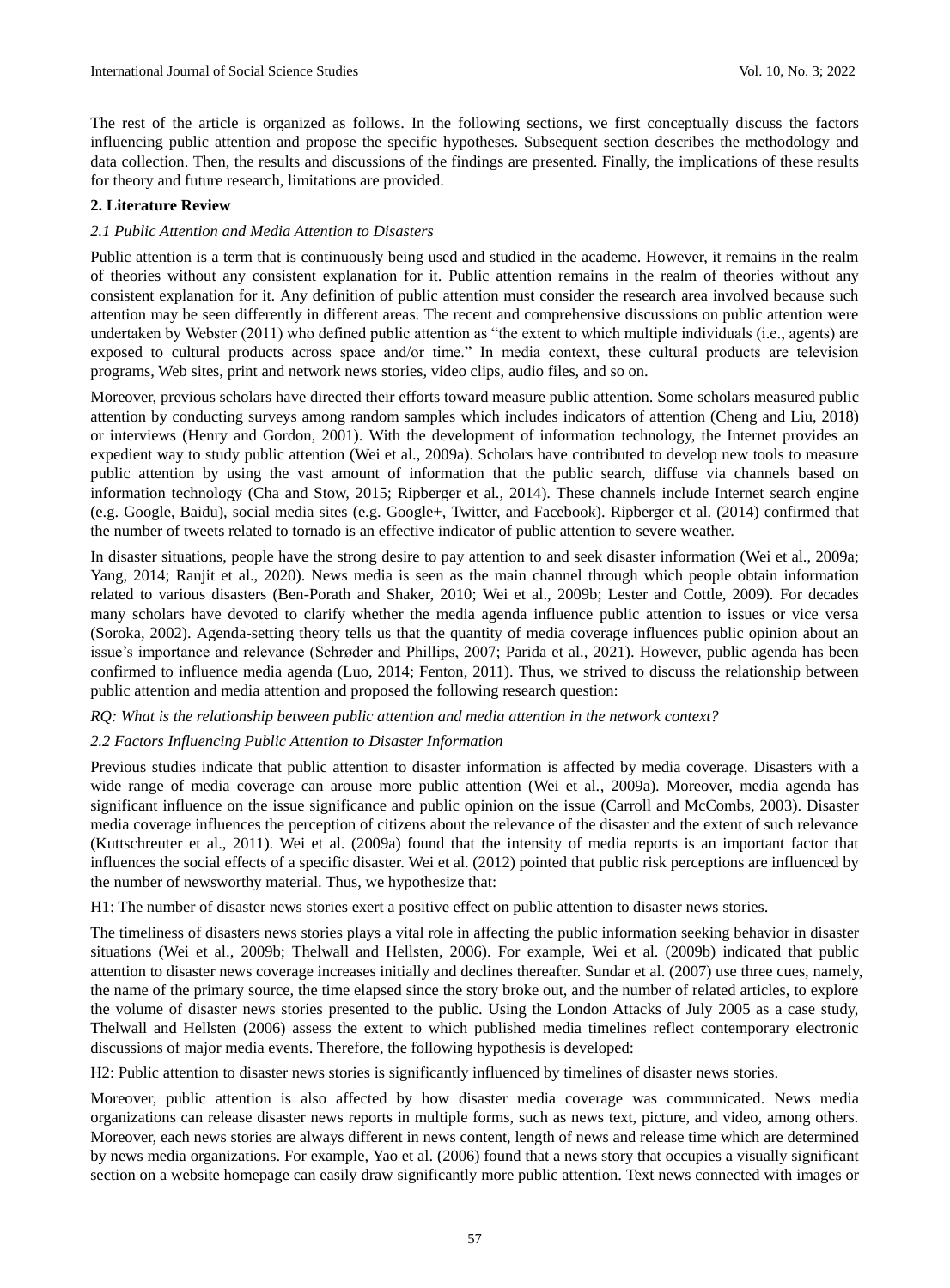videos can be quickly displayed on websites (Szabo and Huberman, 2010). Therefore, the following hypothesis is developed:

H3: Disaster news presentation makes a significant impact on public attention to news stories.

The role of news topic in predicting public attention is confirmed by previous studies (Littlefield and Quenette, 2007). According to prior research, disaster news are classified into different topics, namely, disaster damage, disaster relief, disaster recovery (Littlefield and Quenette, 2007), government response, and level of preparedness or responsibility of individuals and communities (Barnes et al., 2008). The influential study of news reading by Graber (1988) determined that news story topics are important criteria used by participants in the study when choosing stories to read. Therefore, the following hypothesis is developed:

H4: Topic of disaster news stories significantly impacts public attention to disaster news stories.

News source is also found to have effects on public attention to disaster media coverage. Information source characteristics should be incorporated in models of information communication and information seeking behaviors (Slater and Rasinski, 2005). Studies on the functions of various media in disasters indicate that public attention to print and broadcast media varies (Piotrowski and Armstrong, 1998). After Hurricane Katrina, local media disaster coverage emphasizes disaster response, while that of national media disaster coverage emphasizes disaster recovery (Barnes et al., 2008). In view of the functions of various media in disasters (Sood et al., 1987; Spencer, Seydlitz et al., 1992), individuals vary in their attention to print and broadcast media (Piotrowski and Armstrong, 1998). Thus, we hypothesize that:

H5: Public attention to disaster news stories is determined by the source of disaster news.

#### **3. Methodology and Data Collection**

#### *3.1 Sample and Data Collection*

News media organizations can release disaster news reports in multiple forms, such as news text, picture, and video, among others. Video is an electronic medium used to record, copy, and broadcast moving visual images. This news format plays an increasing vital role in disseminating the news (Wei et al., 2009a). Each video clip with different characteristics, such as news content, length of news and release time, is determined by news media organizations, which indicates media attention to the disaster information.

The study analyzed news stories related to the disappearance of Flight MH370 from the website of SINA News (news.sina.com.cn). SINA News is an important group of SINA.com and is one of the largest online news providers in China. SINA.com is the news organization with the right to reprint news stories issued by authoritative traditional and online media, such as CCTV and People's Daily Online, respectively. SINA News can completely publish news stories retrieved from more than 2000 media partners soon after the news stories were available online; thus, it covers a large proportion of news stories in China. SINA News not only has a wide range of news stories from all news media organization levels but also develops web pages for special coverage of major events, such as the 2008 Beijing Olympic Games and the 2008 Wenchuan earthquake. Special coverage provides extensive information in a variety of formats, including news text, news video, news photos, and microblog information. Each web page of a special coverage contains links that can redirect to news stories issued by SINA News but adapted from its media partners. Organizing news into topical categories is convenient for netizens to browse and obtain information easily and rapidly, as well as to draw their browsers immediately to stories that will most likely fit their information preferences.

The study limited the time span of news stories to within two months when the disappearance occurred because it is most newsworthy at the initiation of the disaster. A total of 522 sets of news videos related to the disappearance of Flight MH370 were found. Eventually, the sample analyzed in the current study was reduced to 505 sets of news videos after excluding 17 sets of repetitive ones. The unit of analysis was one news video. The coding instrument included the number of views, number of comments, news topic, news length, news media source, and release time. For news topic, according to previous studies news topic is coded into four categories, namely, disaster description, disaster survey (Littlefield and Quenette, 2007), disaster relief, stakeholders response (Barnes et al., 2008). Two well trained coders analyzed all news videos. The inter-coder reliability of news topic was 0.96.

The dependent variable in the current study is public attention to news stories on the disappearance of Flight MH370. As previously mentioned, the number of views and comments is a practical indicator used to measure public attention to news videos. However, certain phenomena must be considered. Certain news videos have many views but only have a few comments or none at all. Furthermore, public always comment on news videos after they view these videos. Thus, measuring public attention is more reasonable through a comprehensive indicator. We use a weighted number of views in terms of the number of comments to measure public attention on news videos based on the method adopted by Lahiri and Narayanan (2013). The weighted values are computed using the number of comments on a particular news video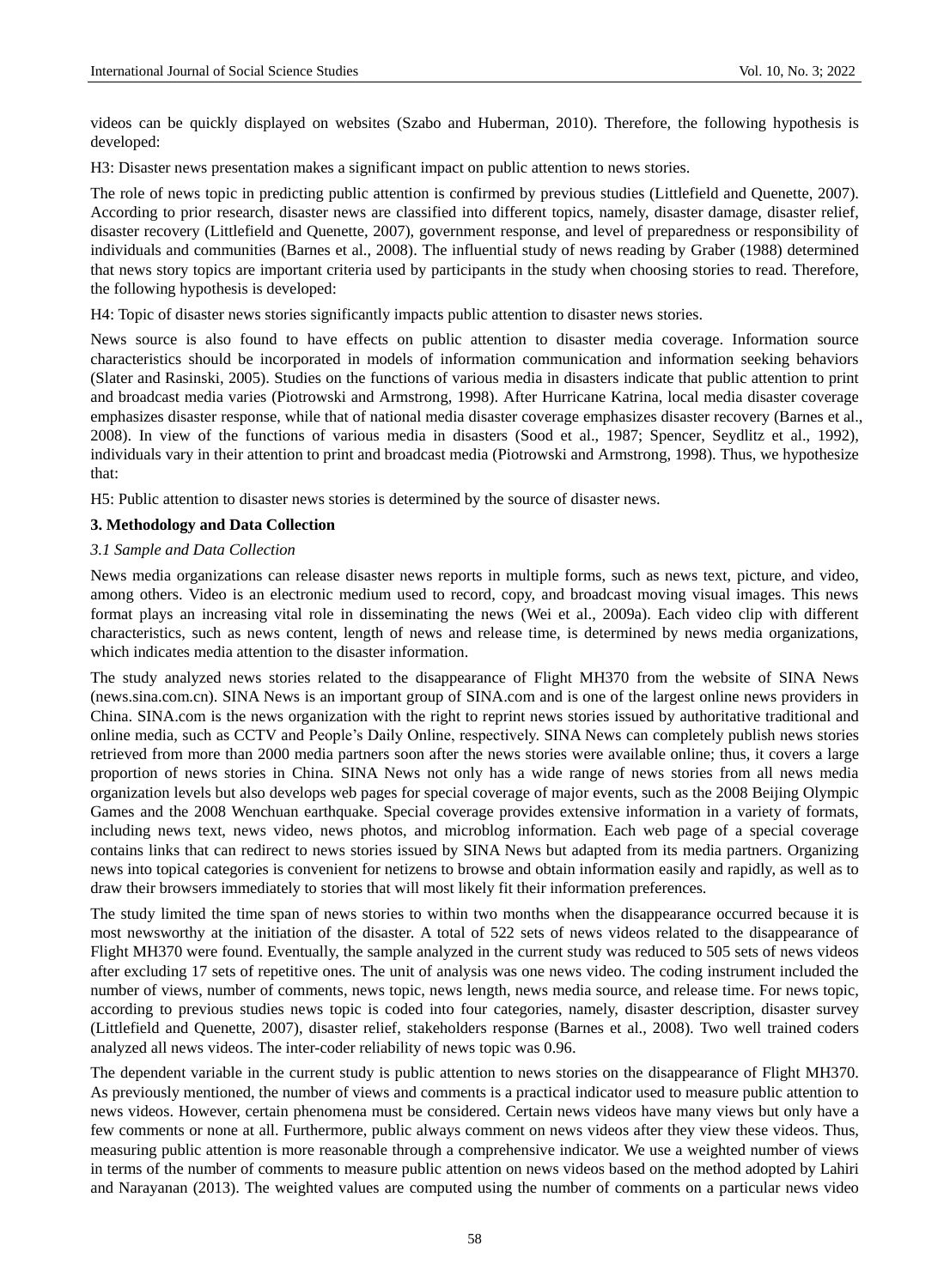divided by the total number of comments on all news videos. Hence, public attention to a news video is the number of views weighted by the number of comments. The independent variables in the current study are media coverage, the characteristics of news videos and news source. Characteristics of news stories are measured by news presentation, and release time. Characteristics of news source were measured by the nationality of and type of news media. Table 1 shows the summary of the variables and their respective explanations.

#### Table 1. Variables and explanations

| <b>Dimensions</b> | Indicators             | Variables                        | <b>Explanations</b>                                                                                      |
|-------------------|------------------------|----------------------------------|----------------------------------------------------------------------------------------------------------|
| Public attention  | Public attention       | Weighted number of views         | Number of views weighted by<br>number of comments                                                        |
| News source       | News media nationality | News media nationality           | Domestic 1 or foreign 0 news media<br>organization                                                       |
|                   | News media type        | News media type                  | Traditional 1 or online 0 news<br>media organization                                                     |
|                   | Media attention        | Daily news pressure              | Number of news stories in the day                                                                        |
|                   |                        | <b>Timelines</b>                 | Number of days of a news story was<br>issued after the first news                                        |
| News coverage     | Release time           | Weekend                          | Weekday 0 or weekend 1                                                                                   |
|                   |                        | News title length<br>News length | Number of words in the news title<br>Number of minutes news continues<br>Stakeholders response, disaster |
|                   | News presentation      | News topic                       | relief, disaster description, and<br>disaster survey                                                     |

Media coverage was measure by daily news pressure which indicates the number of news stories on the disappearance of MH370 in each day. The timeline of each news story was measured by the number of days that it was posted after the first news story about the disaster was posted. To explore how public attention varies with timelines, we included the square of decentralized timelines in the regression equation. Moreover, we also measured the release time by whether a news story was issued on a weekend. In the current study, the release time is coded 1 if the news was issued on a weekend, otherwise 0.

News presentation was measured by news length and news title length (Pao et al., 2008). The news title is a brief sentence summarizing the news content and directly attracts the browser. News title length was measured by the number of words in a news title. In a similar manner, the longer a particular news video continues, the more disaster information it contains. News length was measured by the number of minutes the news continues. In the current study, we coded news content into four categories: disaster description, disaster survey, disaster relief, and stakeholder responses. Disaster description refers to news stories that describe disaster information about casualties, damage, social impacts etc. Disaster survey is the news stories that report the information about the investigation process of disaster. Disaster relief refers to news stories that report the relief process of disaster. Stakeholder responses refer to news stories about the stakeholders' (e.g. government, international community, families of the victims) responses to disaster. News topic is defined as three dummy variables. Disaster survey is set as the reference category.

Characteristics of news source were measured by nationality of and type of new media (Rosen, 2014; Lee, 2012). The disappearance of Flight MH370 attracted attention from many countries. Furthermore, journalists and news media organizations around the world followed up on the events associated with the disaster. News media environments among different countries are different from one another. For example, news media organizations in China are viewed as the mouthpiece of the ruling party; their news coverage is practically restricted (Yang, 2012). However, foreign news media organizations are more flexible and have more freedom to cover events (Benson et al., 2012). Thus, the public can obtain new information that is not released by Chinese news media outlets. In the current study, news media nationality is coded 1 if the news media organization is domestic (in China), and 0 if foreign (not in China).

News media type is another vital distinction among news source (Lee, 2012). Traditional media, such as TV stations, have a wide audience and tend to be more authoritative. However, online media can organize more information and release multiple news formats with relatively unlimited time and space (Vargo et al., 2018). In the current study, news media format is coded 1 if the news media organization is traditional, and 0 if online.

#### *3.2 Data Analysis*

Table 2 shows descriptive statistics of one dependent variable and nine independent variables. The number of observed sample in the article is 505. The dependent variable (public attention) is a count variable. When modeling variables like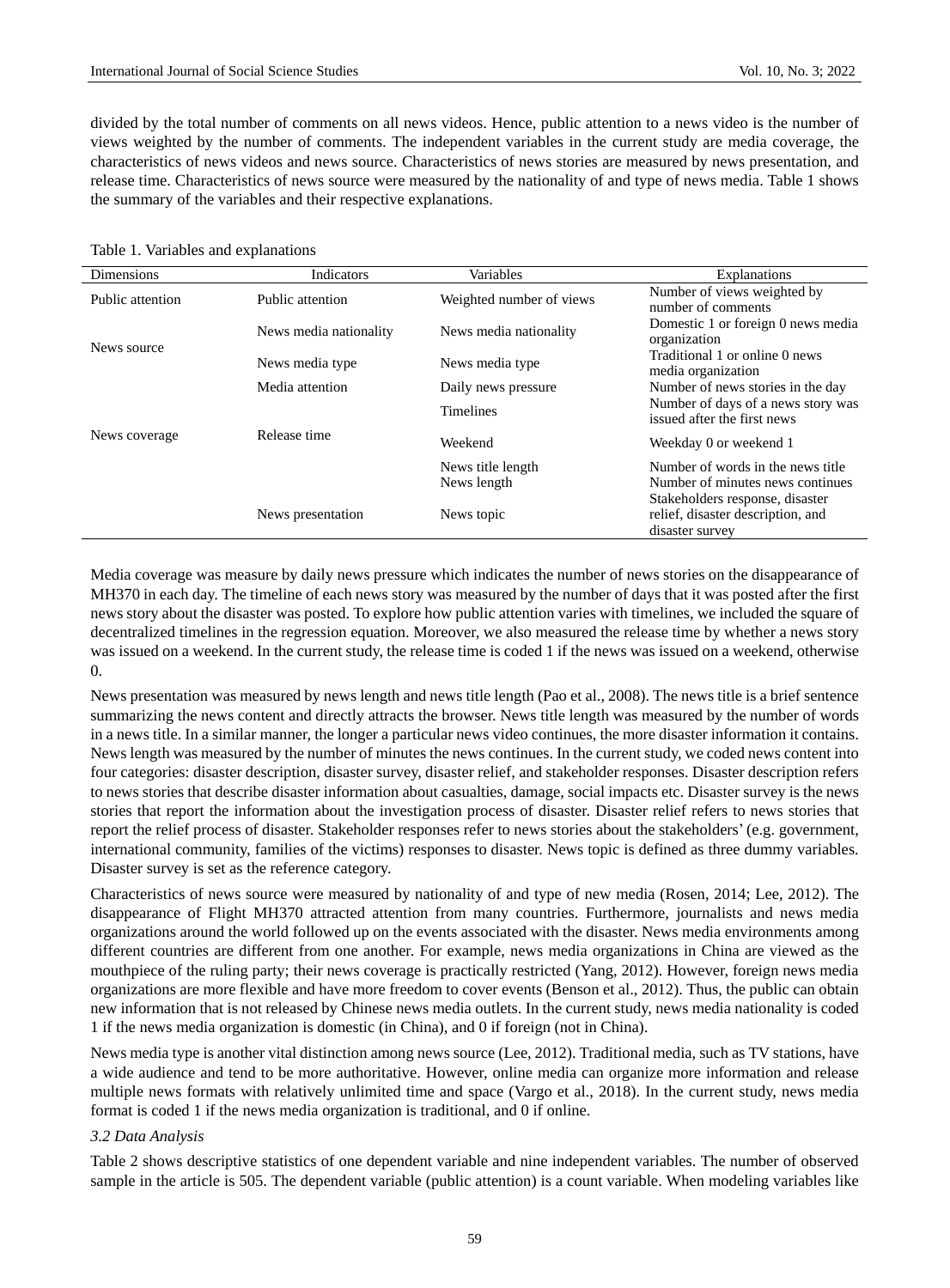this, Poisson regression is generally used if the mean and variance are roughly equivalent and negative binomial regression is suggested when the variable exhibits a large degree of overdispersion (the variance is significantly larger than the mean) (Greene 2011; Koopmans and Vliegenthart, 2011). In this case, the variable in the study presents signs of overdispersion thus the negative binomial regression is more suitable for the sample.

|  | Table 2. Descriptive Statistics |  |
|--|---------------------------------|--|
|--|---------------------------------|--|

|                       | N   | Minimum  | Maximum | Mean    | Std. Deviation |
|-----------------------|-----|----------|---------|---------|----------------|
| Public attention      | 505 | $\Omega$ | 1535728 | 8327.18 | 76637.61       |
| Daily news pressure   | 505 |          | 63      | 25.60   | 17.15          |
| <b>Timelines</b>      | 505 |          | 55      | 11.50   | 9.96           |
| Weekend               | 505 | $\theta$ |         | 0.34    | 0.48           |
| News title length     | 505 | 14       | 26      | 20.61   | 1.92           |
| Disaster description  | 505 | $\Omega$ |         | 0.05    | 0.21           |
| Disaster relief       | 505 | $\Omega$ |         | 0.58    | 0.49           |
| Stakeholder responses | 505 | $\Omega$ |         | 0.20    | 0.40           |
| News length           | 505 |          | 49      | 3.03    | 4.66           |
| Traditional media     | 505 | $\Omega$ |         | 0.79    | 0.41           |
| Domestic media        | 505 | $\theta$ |         | 0.87    | 0.33           |

Moreover, the study is intended to explore the relationship between public attention and media attention. As stated above, we collected the two variables within two months when the disappearance of Flight MH370 occurred. Thus, public attention and media attention are two time series data in the study. Cross correlation function (CCF) is a function that can be used to evaluate the statistical correlation between two sets of time series data as a function of the time shift (Phillips, Oren, Zimmermann, & Wright, 1999). In conclusion, CCF can be used to explore the relationship between public attention and media attention. We use CCF to determine the importance of public attention to media attention in a given number of days when Flight MH370 has disappeared. The analyses were conducted using the cross correlation procedures included in SPSS (version 16.0).

## **4. Results and Discussion**

#### *4.1 Profile of Media Attention and Public Attention to Flight MH370 Disaster*

After the disappearance of Flight MH370, journalists from all news media organizations around the world continuously reported the disaster. In the same manner, the attention of the general public was attracted by the missing plane. They also obtained information related to the event through formal channels (e.g., official news media) and informal channels (e.g., interpersonal communication). Thus, we initially explore the profile of media attention and public attention to the disappearance of Flight MH370 as shown in Figure 1. Figure 1 shows the standardized data because media attention and public attention have different order of magnitudes in the current study. The solid and imaginary lines in Figure 1 represent media attention and public attention, respectively. As illustrated in Figure 1, the standardized media attention and public attention to the disappearance are both inconstant and extremely fluctuant. As previously stated, media attention is measured by the number of news videos and public attention is gauged by the weighted number of views in terms of the number of comments.



Figure 1. Media attention and public attention to the disappearance of Flight MH370 Note: The data of media attention and public attention were standardized.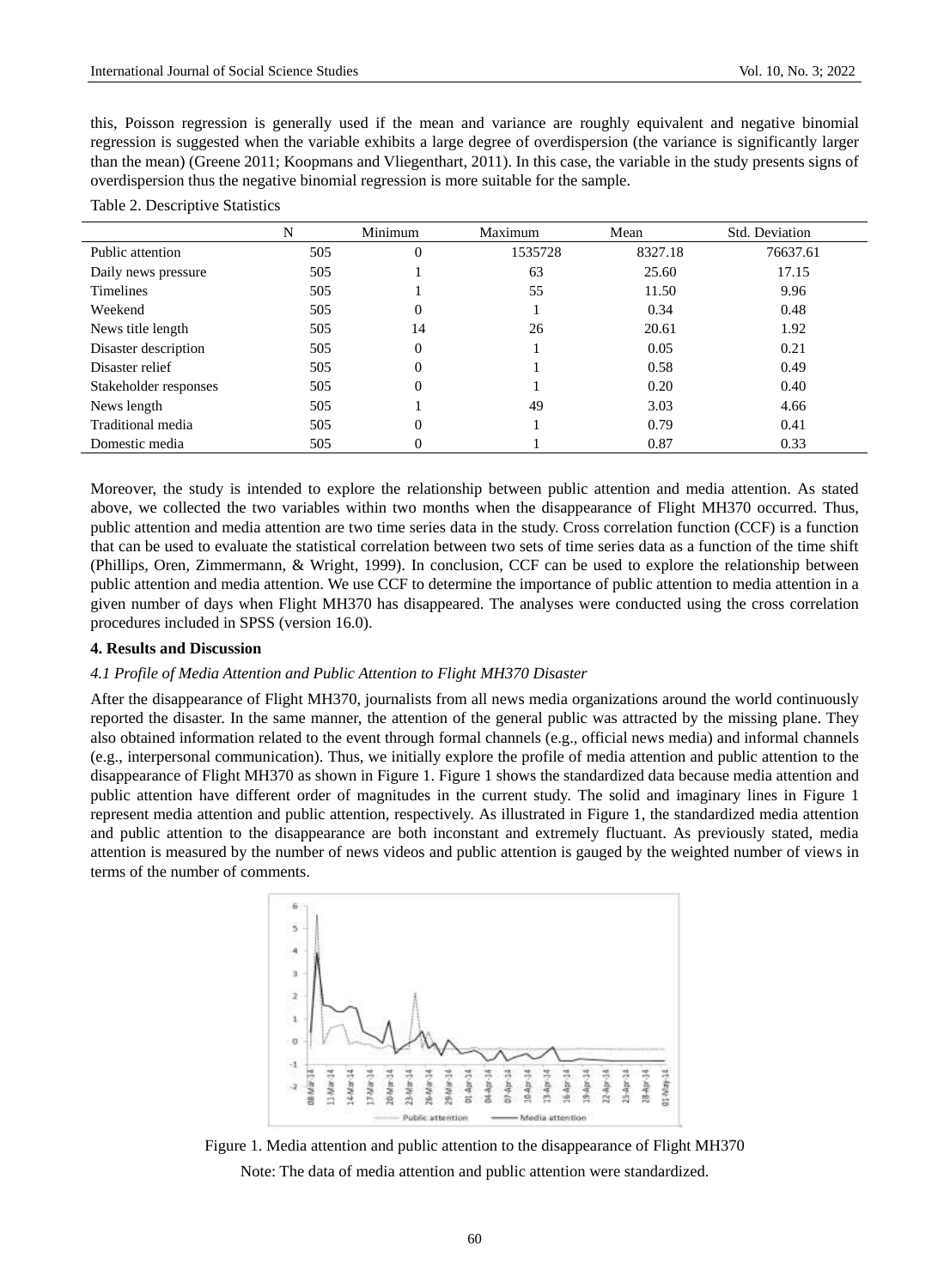We analyze media attention and public attention in a comparative perspective. First, both lines have the highest points on the same day. On March 9, 2014, the second day that Flight MH370 has disappeared, media attention and public attention reached the highest levels of attention. Public attention then declines by a larger margin than media attention; the line of public attention keeps under the line of media attention in the interval from March 9 to March 20. During this time, public attention remains almost equal to that on the first day, whereas media attention is relatively higher than that on the first day.

From March 21 to March 29, the lines of media attention and public attention are fluctuant and crossed. In the interval, the line of public attention is below the line of media attention except for March 21, 24, and 26. We study the news in those three days to explain the phenomenon. Three news videos titled "Malaysia say MH370 made a turn in the airspace of Malaysia in the family meeting," "The South China Sea 101 divers test equipment and ready for the launch," and "The Malaysia military say radars display the missing plane made a possible turn back" were issued on March 21, 24, and 26, respectively. The three pieces of news give the general public hope that the missing plane can be located, which aroused extensive public attention. Thus, public attention increases by a larger margin in these days. From March 31 to May 1, public attention is at relatively low and constant values, whereas media attention fluctuates until April 15. The line of media attention almost keeps under the line of public attention. During this time, public attention is not affected by media attention and the latter declines more sharply than the former.

#### *4.2 Cross Correlation Analysis between Media Attention and Public Attention*

Figure 1 indicates the potential relationship between media attention and public attention. To investigate the relationship extensively, a cross correlation function (CCF) was used to investigate the relationship between media attention and public attention.



Figure 2. Cross-correlations of public attention with media attention

The results are shown in Figure 2. The two transverse lines indicate p-values, which are all two-sided. Cross correlations of public attention with media attention will show flexor/extensor alternation. The analysis of CCF result is described as follows. The insignificant cross correlations at negative lags indicate that the past values of media attention do not influence the future values of public attention. By contrast, the significant cross correlations at positive lags indicate that the past values of public attention influence future values of media attention. Moreover, the positive large spike at lag 0 means that the increase in public attention increases media attention in an immediate manner (on the same day). In conclusion, the results indicate that public attention is the leading indicator of and has immediate and significantly positive effects on media attention. Thus, the increase of public attention will lead to the immediate increase of media attention.

#### *4.3 Determinants of Public Attention to News Coverage*

To test the determinants of public attention, we use negative binomial regression by the popular statistical software Stata 12. We need to check the multicollinearity between variables before studying the determinants. Table 3 shows the multicollinearity analysis result.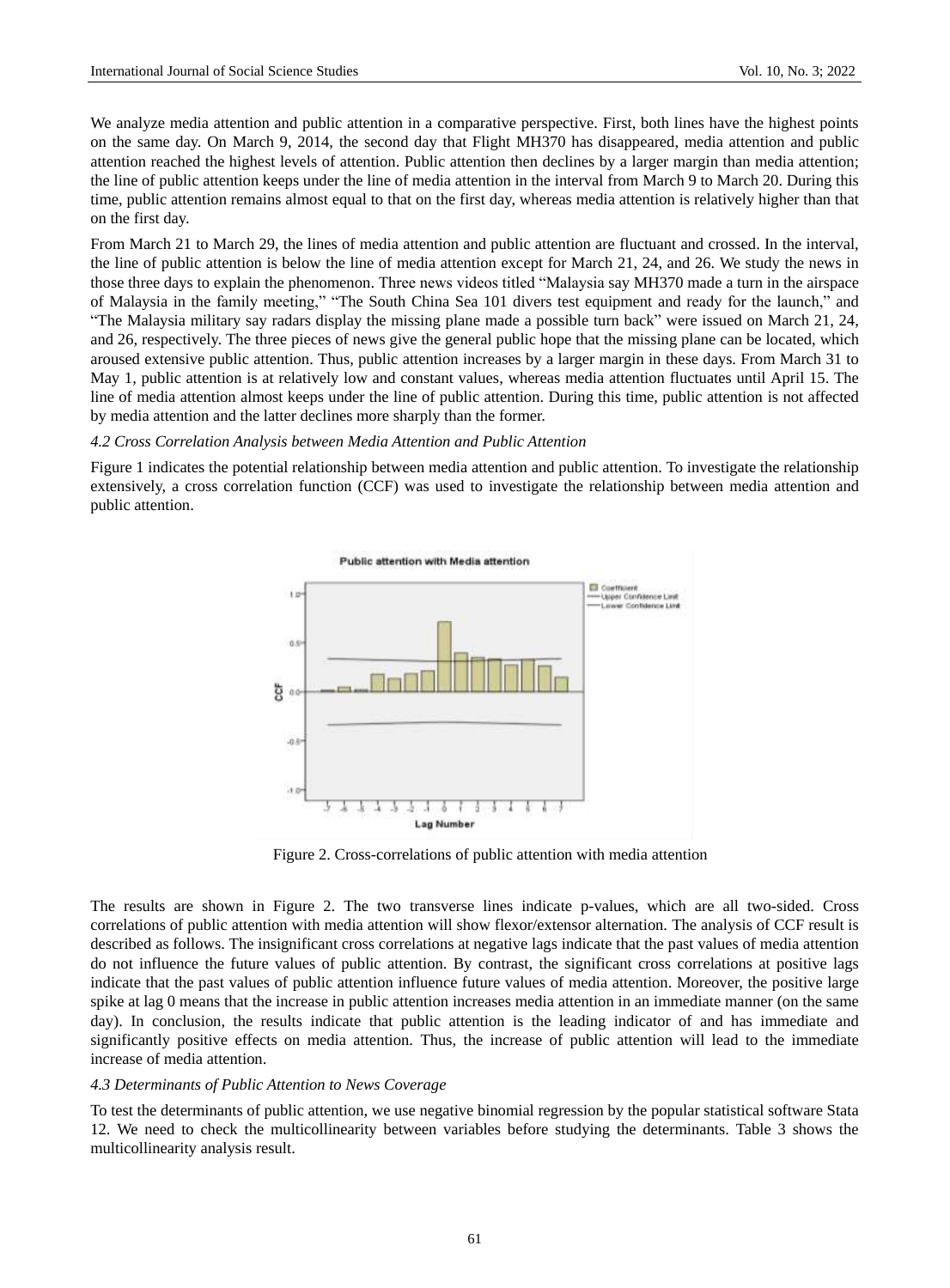| Variables             | Collinearity | <b>Statistics</b> |
|-----------------------|--------------|-------------------|
|                       | Tolerance    | VIF               |
| Daily news pressure   | 0.40         | 2.52              |
| <b>Timelines</b>      | 0.43         | 2.31              |
| Weekend               | 0.84         | 1.20              |
| News title length     | 0.96         | 1.04              |
| Disaster description  | 0.81         | 1.24              |
| Disaster relief       | 0.52         | 1.91              |
| Stakeholder responses | 0.54         | 1.86              |
| News length           | 0.95         | 1.05              |
| Traditional media     | 0.89         | 1.13              |
| Domestic media        | 0.95         | 1.06              |

#### Table 3. Collinearity Statistics

The values of variance inflation factor (VIF) in Table 3 are less than 3, which mean that multicollinearity does not exist among the independent variables. Thus, we can undertake negative binomial regression. We now turn to the analysis of the factors that influence public attention. Table 4 shows the results of negative binomial regression. Public attention to news coverage on the disappearance of Flight MH370 is affected by daily news pressure, square of timelines, disaster relief, stakeholder responses, traditional media, and domestic media. Release time is crucial to disaster news stories, especially when a disaster first occurs. Table 4 shows that timelines do not have significant effects on public attention to news coverage on the disappearance of Flight MH370, while square of timelines has significantly negative effects on public attention. Hence, the regression coefficient for square of timelines indicates that the profile of timelines and public attention is a section of convex curve. Public attention to news coverage on the disappearance of Flight MH370 indicates a declining trend after the first day. Figure 1 also describes the relationship of timelines with public attention. Although Figure 1 also indicates a declining trend, a few fluctuations are noted during the declining process. When considering other previously defined factors, the relationship of timelines with public attention changes under the common actions of these factors. Thus, exploring how public attention is affected by other factors defined in the current study, except timelines, is necessary.

|                       | Coefficient  | Std.Error | z       |
|-----------------------|--------------|-----------|---------|
| Daily news pressure   | $0.027*$     | 0.015     | 1.73    |
| <b>Timelines</b>      | 0.073        | 0.047     | 1.55    |
| Square of timelines   | $-0.003***$  | 0.001     | $-3.48$ |
| Weekend               | $-0.032$     | 0.307     | $-0.11$ |
| News title length     | 0.033        | 0.075     | 0.44    |
| Disaster description  | $-0.466$     | 0.639     | $-0.73$ |
| Disaster relief       | $-0.907$ *** | 0.315     | $-2.88$ |
| Stakeholder responses | $1.756***$   | 0.404     | 4.34    |
| News length           | 0.028        | 0.023     | 1.20    |
| Traditional media     | $-1.738***$  | 0.326     | $-5.34$ |
| Domestic media        | $-1.977***$  | 0.355     | $-5.58$ |

Table 4. Negative binomial regression predicting public attention

Note: \*\*\*  $p < 0.01$ , \*\*  $p < 0.05$ , \*  $p < 0.1$ .

Daily news pressure shows significant and positive effects on public attention, thus supporting H1. It indicates that people prefer to pay more attention on news stories with larger daily news pressure on the day the news was issued. Daily news pressure is a good indicator of how much newsworthy material is available to the public on a given day. Large daily news pressure indicates that new media outlets repeatedly issue different news videos at different times in a day, which increases the chances that the public is exposed to news about the disappearance of Flight MH370. Moreover, people can obtain more information about the disappearance on a day with larger daily news pressure. Weekend does not significantly influence public attention to news videos. Moreover, timelines has significant effects on public attention, thus partly supporting H2. We also found that news title length and news length have non-significant effects on public attention, thus not supporting H3.

News topic also affects public attention significantly and positively, thus supporting H4. The variable was defined as three dummy variables; thus, the explanation of the significant effects is different from that of the other independent variables. The news topic disaster survey is set as the reference category. Therefore, the significant and negative value of disaster relief means that disaster relief compared with disaster survey negatively affected public attention. In the same manner,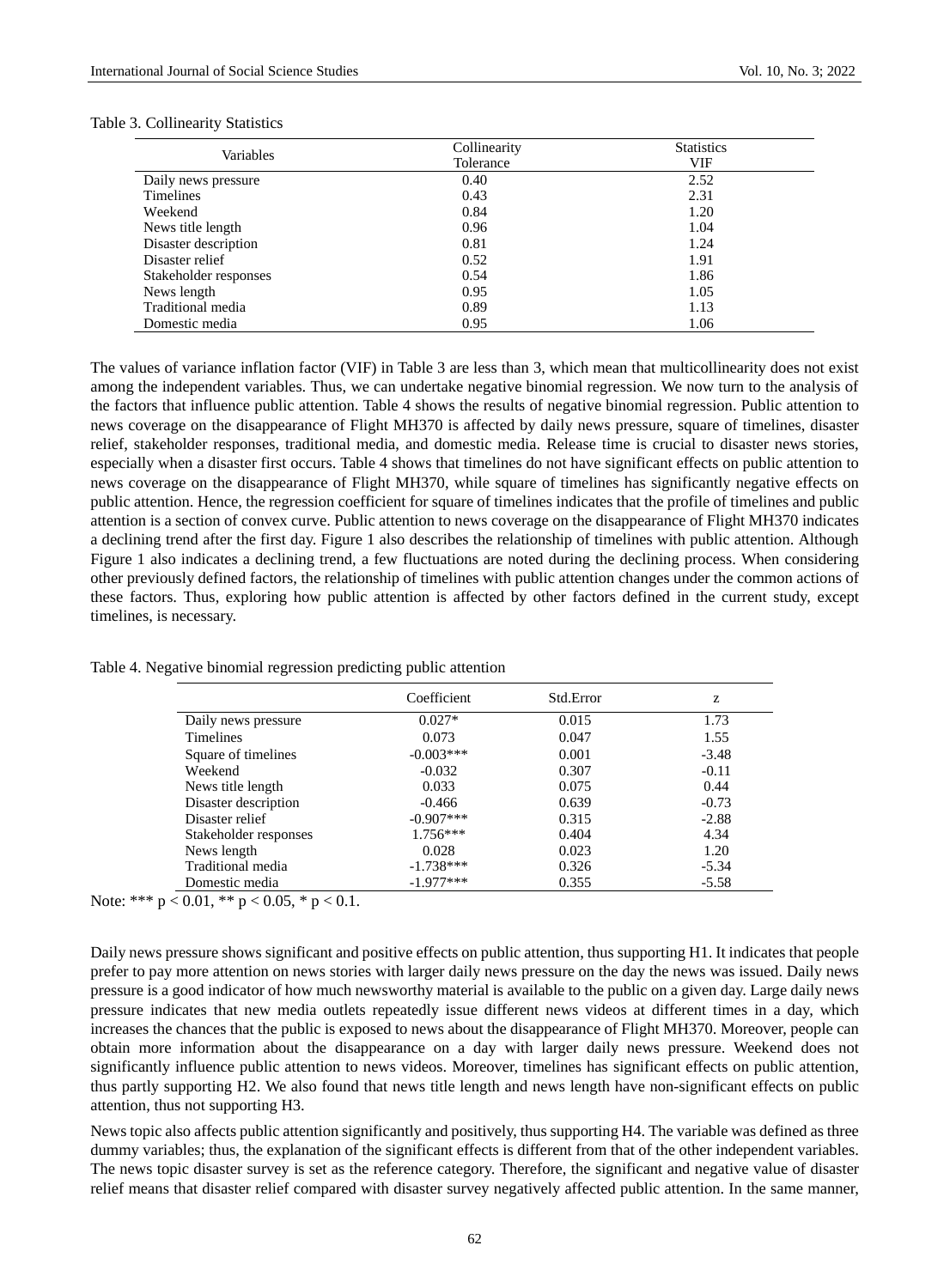the significant and positive value of stakeholder responses means that stakeholder responses positively affected public attention compared with disaster survey. Finally, the nonsignificant value of disaster description means that disaster description does not negatively affect public attention compared with disaster survey. These results demonstrate that compared with information about disaster survey, the public pay less attention to disaster relief and more attention to stakeholder responses.

We hold the opinion that the following reasons contribute to the results. On the one hand, in a society with high development in science and technology, the disappearance of Flight MH370 is puzzling and unbelievable to public. Confusing reports, including a terrorist attack, abound regarding the disappearance of Flight MH370, which has attracted multinational endeavors to arrive at the truth. The public has a strong desire to know the truth and to be presented with information they can believe in. Thus, they would continuously show concern regarding information about the disaster survey. On the other hand, how the stakeholder responses to the disappearance is important to disaster survey and disaster relief etc. Thus, compared with the survey news, information about how the stakeholder responses to the disappearance attracted more public attention.



Figure 3. Relationship of public attention with news topic and timelines Note: The data were divided by 1000.

Moreover, we studied how public attention to the four news topics varies with timelines. Figure 3 shows that public attentions distributed to the four news topics is almost equivalent on the first day of the disappearance. Then, on the second day, public attention to news on stakeholder responses increases rapidly to a significantly high vertex and news on disaster relief also attracts more public attention. The changes of public attention may be attributed to the following reasons. The public initially views the disappearance of Flight MH370 as a usual aviation disaster. However, the release of information about suspicious passengers and pilots involved in terrorism confused the public. Thus, people are more interested in information about stakeholder responses to clarify the reason and the truth behind the disappearance. Moreover, the public has a strong desire to locate the plane and rescue the passengers; thus, they pay attention to relief information.

Subsequently, from the third day to the ninth day, the people shift their attention to news stories on disaster relief, disaster survey, and stakeholder responses. Public attention to news about disaster relief fluctuates and reaches more than one vertex. One possible reason is that public attention is aroused when hope is raised that Flight MH370 can be located. However, public attention declines to the previous level when hope is extinguished. After the twentieth day of disappearance, public attention to the four news topics remains on relatively constant and balanced low levels. In conclusion, news on stakeholder responses and disaster relief draws significantly more public attention on the first two days, and public attention then shifts to disaster relief, disaster survey, and stakeholder responses from the third day to the ninth day. After the twentieth day, public attention to the four news topics is relatively low and balanced.

Domestic media and traditional media have significant effects on public attention, thus supporting H5. This result indicates that news videos issued by foreign media (e.g., BBC) obtain more public attention than those issued by domestic media (e.g., CCTV). Media environments in China and abroad have significant distinctions. News media organizations in China are seen as the mouthpiece of the ruling party and their news coverage is practically restricted.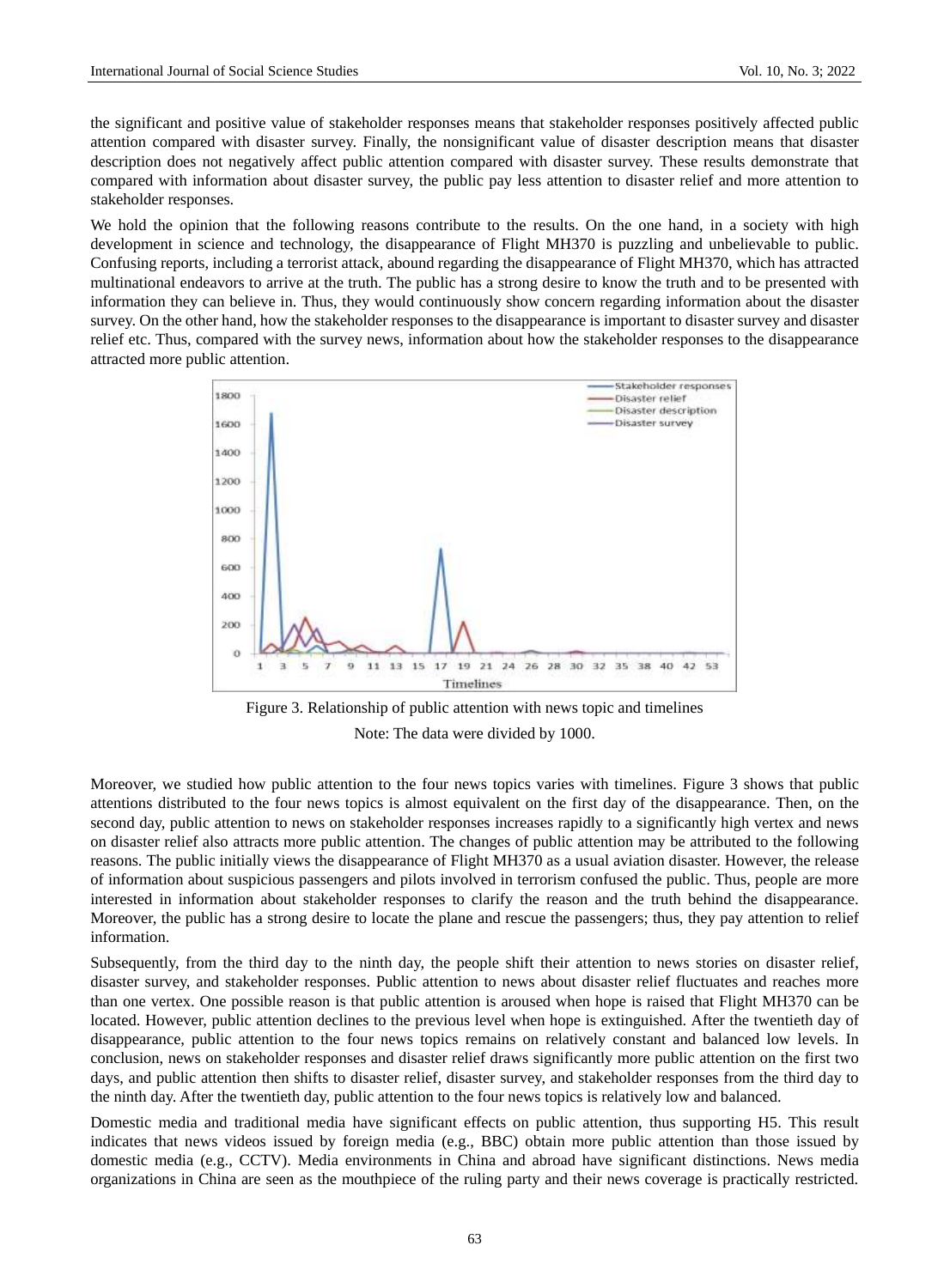However, foreign news media organizations, especially in the US and the UK, are more flexible and have more freedom to cover events than those in China. Thus, the people obtain new information from foreign news media that are not released by the Chinese news media, as well as prefer to view news videos issued by foreign news media outlets. Moreover, disaster news from online news media attracted more public attention indicating that people present differentiated interest to news first issued by traditional media with news first issued by online media on the Internet.

# **5. Conclusions**

This study is intended to investigate public attention to news stories on the disappearance of Flight MH370. We first portrayed the profile of media attention and public attention on Flight MH370 and analyze the internal relationship between them. In the study, we found that public attention has leading effects on media attention. Moreover, the increase in public attention leads to the increase in media attention in an immediate manner, which indicates that the public attention has an immediate influence on media agenda setting. Public interest and attention are important forces that compel news media organizations to pay attention to events, which indicates that public agenda could be seen as preceding and influencing media agenda (McCombs, 2004; Luo, 2014).

We then undertook the investigation of the determinants of public attention. The results indicate that public attention to news coverage on the disappearance of Flight MH370 is positively affected by daily news pressure, which is consistent with previous research conducted by Kuttschreuter et al. (2011) and Wei et al. (2012). With the booming development and popularity of the Internet, disaster information dissemination is accelerated, and the public have a more extensive access to disaster news. In disaster situations, when numerous disaster news stories are exposed to the public, obtaining information they need becomes more difficult. Especially, the release of imprecise, incomplete, and occasionally inaccurate information will easily cause rumor to spread and even panic to arise among the public. As a result, new media organizations should monitor public responses on the Internet and release more appropriate news stories related to disasters.

Moreover, we found that timelines has complex effects on public attention. The results indicate that public attention to disaster news coverage increases initially and declines thereafter which is consistent with the findings of Wei et al. (2009b). Furthermore, news topic also has significant effects on public attention. The results points that compared with information about disaster survey, people pay less attention to disaster relief and more attention to stakeholder responses. The public pursue news on stakeholder responses and disaster relief in the early aftermath of the disaster. Public attention then shifts to news on disaster survey and disaster relief. Then news on stakeholder responses and disaster relief attracts more public attention. The finding of the study is consistent with previous research of Littlefield and Quenette (2007), and Graber (1988) indicating that news topic is a vital attraction of public attention to news. Meeting the information needs of the public and offering timely support are necessary in disaster situations (Keselman et al., 2005; Veil, 2012). News media organizations should not only release disaster information but should also issue information that are interesting to and needed by the public.

In addition to the previously mentioned variables, traditional media and domestic media have significant influences on public attention. The regression coefficients indicate that people prefer to view news issued by online news media and foreign news media outlets. The findings suggest that media organizations can release disaster news issued by online news media and stemming from foreign news media outlets that are good for arousing more public attention.

This study also has its limitations. Although the current study provides key insights in explaining the determinants of news stories on the disappearance of Flight MH370, such insights should only be considered starting points in examining the topic. More scholarly attention should be given to public attention in disaster situations. The current study only tests factors of public attention in terms of news coverage and news media sources. Other factors, such as characteristics of news browsers, can also be considered in the future research. Furthermore, the current study only analyzed public attention to one disaster; thus, comparative studies on multiple-disaster situations can also be conducted.

## **Funding**

The authors acknowledge the financial support from Hefei University of Technology Philosophy and Society Cultivation Think Tank Special Project (Grant Number JS2019HGXJ0035).

#### **References**

- Barnes, M. D., Hanson, C. L., Novilla, L. M., Meacham, A. T., McIntyre, E., & Erickson, B. C. (2008). Analysis of media agenda setting during and after Hurricane Katrina: Implications for emergency preparedness, disaster response, and disaster policy. *American journal of public health, 98*(4), 604-610.
- Ben-Porath, E. N., & Shaker, L. K. (2010). News images, race, and attribution in the wake of Hurricane Katrina. *Journal of Communication, 60*(3), 466-490.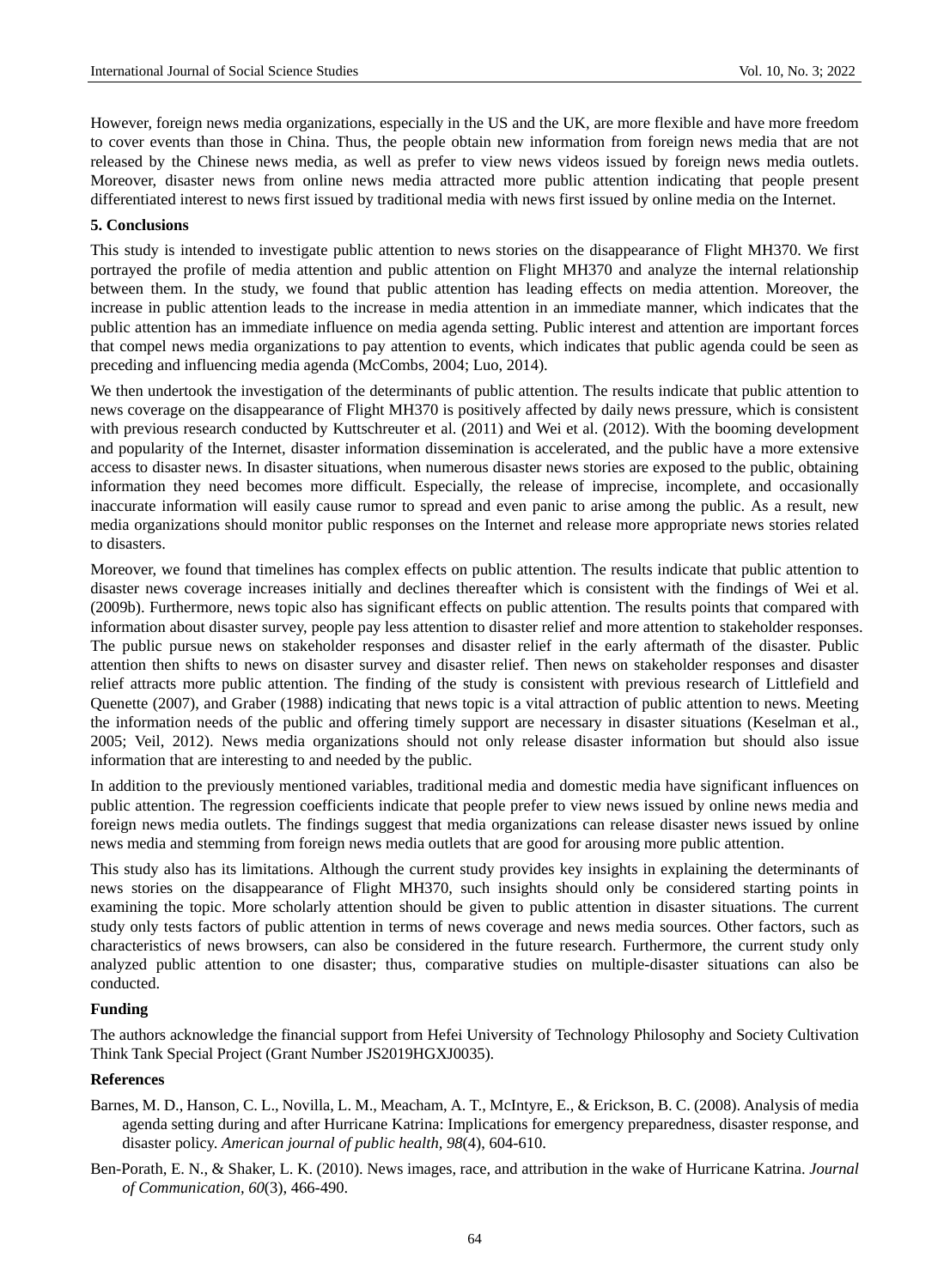- Benson, R., Blach-Ørsten, M., Powers, M., Willig, I., & Zambrano, S. V. (2012). Media systems online and off: Comparing the form of news in the United States, Denmark, and France. *Journal of Communication, 62*(1), 21-38.
- Carroll, C. E., & McCombs, M. (2003). Agenda-setting Effects of Business News on the Public's Images and Opinions about Major Corporations. *Corporate reputation review, 6*(1), 36-46.
- Cha, Y., & Stow, C. A. (2015). Mining web-based data to assess public response to environmental events. *Environmental pollution, 198*, 97-99.
- Cheng, J., & Liu, Y. (2018). The effects of public attention on the environmental performance of high-polluting firms: Based on big data from web search in China. *Journal of Cleaner Production, 186*, 335-341.
- Fenton, N. (2011). Deregulation or democracy? New media, news, neoliberalism and the public interest. *Continuum, 25*(1), 63-72.
- Graber, D. (1988). *Processing the news: How people tame the information tide* (2nd ed.). Longman, New York, NY, USA.
- Greene, W. H. (2011). *Econometric Analysis* (7th ed.). Prentice Hall, New York, NY, USA.
- Hall, C. M. (2002). Travel safety, terrorism and the media: The significance of the issue-attention cycle. *Current Issues in Tourism, 5*(5), 458-466.
- Henry, G. T., & Gordon, C. S. (2001). Tracking issue attention: Specifying the dynamics of the public agenda. *Public Opinion Quarterly, 65*(2), 157-177.
- Keselman, A., Slaughter, L., & Patel, V. L. (2005). Toward a framework for understanding lay public's comprehension of disaster and bioterrorism information. *Journal of Biomedical Informatics, 38*(4), 331-344.
- Koopmans, R., & Vliegenthart, R. (2011). Media Attention as the Outcome of a Diffusion Process-A Theoretical Framework and Cross-National Evidence on Earthquake Coverage. *European Sociological Review, 27*(5), 636-653.
- Kuttschreuter, M., Gutteling, J. M., & De Hond, M. (2011). Framing and tone-of-voice of disaster media coverage: The aftermath of the Enschede fireworks disaster in the Netherlands. *Health, Risk & Society, 13*(3), 201-220.
- Lahiri, N., & Narayanan, S. (2013). Vertical integration, innovation, and alliance portfolio size: Implications for firm performance. *Strategic Management Journal, 34*(9), 1042-1064.
- Lee, A. Y. (2012). Online news media in the Web 2.0 era: From boundary dissolution to journalistic transformation. *Chinese Journal of Communication, 5*(2), 210-226.
- Lester, L., & Cottle, S. (2009). Visualizing climate change: Television news and ecological citizenship. *International journal of communication, 3*, 17.
- Littlefield, R. S., & Quenette, A. M. (2007). Crisis leadership and Hurricane Katrina: The portrayal of authority by the media in natural disasters. *Journal of Applied Communication Research, 35*(1), 26-47.
- Luo, Y. (2014). The Internet and agenda setting in China: The influence of online public opinion on media coverage and government policy. *International Journal of Communication, 8*, 24.
- McCombs, M. (2004). *Setting the agenda: The mass media and public opinion.* Polity, Cambridge, UK.
- Pao, H. T., Chen, Y. H., Lai, P. S., Xu, Y. Y., & Fu, H. C. (2008). Constructing and application of multimedia TV-news archives. *Expert Systems with Applications, 35*(3), 1444-1450.
- Parida, D., Moses, S., & Rahaman, K. R. (2021). Analysing media framing of cyclone Amphan: Implications for risk communication and disaster preparedness. *International Journal of Disaster Risk Reduction, 59*, 102272.
- Phillips, N., Oren, R., Zimmermann, R., & Wright, S. J. (1999). Temporal patterns of water flux in trees and lianas in a Panamanian moist forest. *Trees, 14*(3), 116-123.
- Piotrowski, C., & Armstrong, T. R. (1998). Mass media preferences in disaster: A study of Hurricane Danny. *Social Behavior and Personality: an international journal, 26*(4), 341-345.
- Ranjit, Y. S., Lachlan, K. A., Basaran, A. M. B., Snyder, L. B., & Houston, J. B. (2020). Needing to know about the crisis back home: Disaster information seeking and disaster media effects following the 2015 Nepal earthquake among Nepalis living outside of Nepal. *International Journal of Disaster Risk Reduction, 50*, 101725.
- Ripberger, J. T., Jenkins-Smith, H. C., Silva, C. L., Carlson, D. E., & Henderson, M. (2014). Social Media and Severe Weather: Do Tweets Provide a Valid Indicator of Public Attention to Severe Weather Risk Communication?. *Weather, Climate, and Society, 6*(4), 520-530.
- Rosen, S. (2014). Communication, Public Opinion, and Globalization in Urban China. *Chinese Journal of*